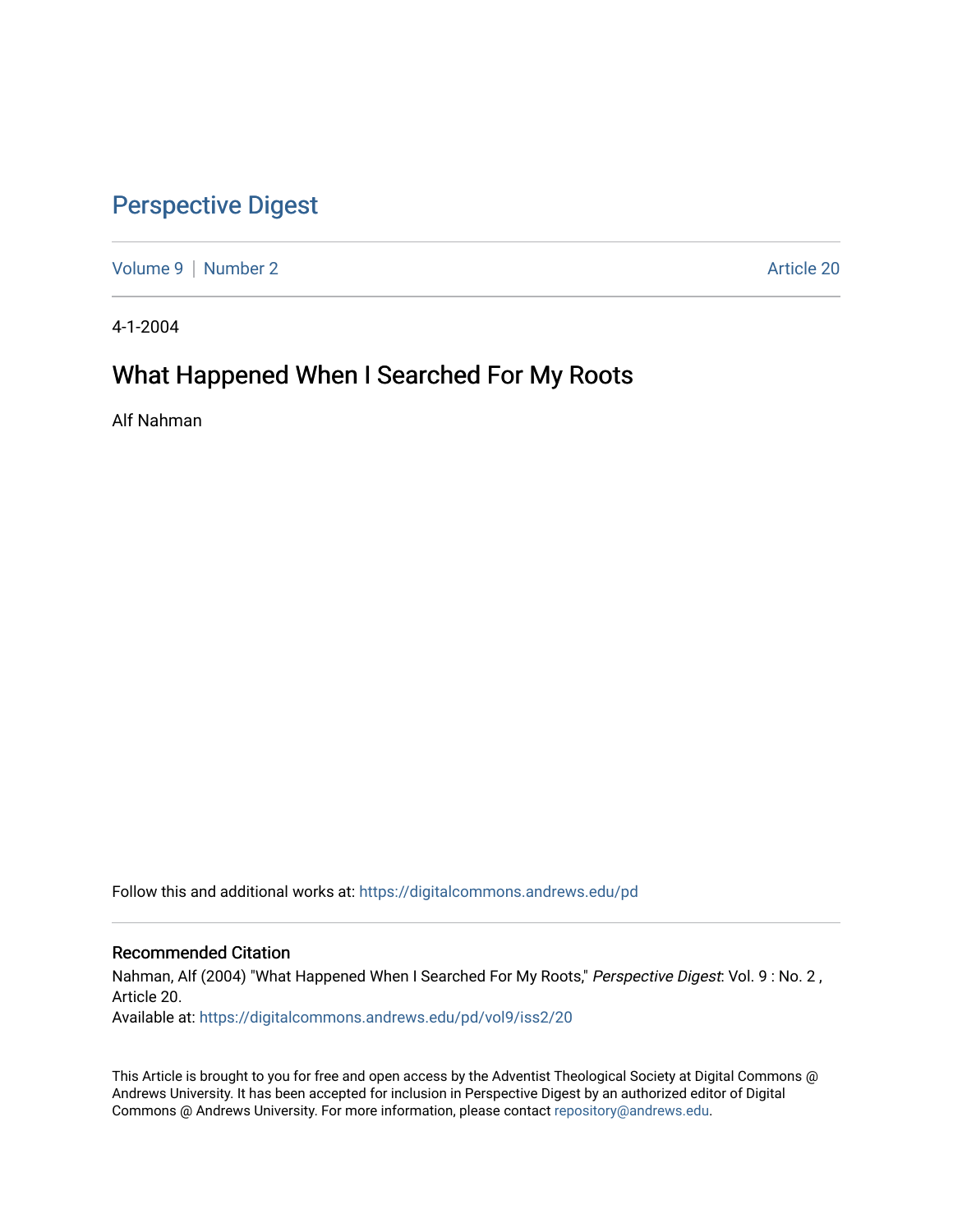Nahman: What Happened When I Searched For My Roots

**BY A L F N A H M A N \***

# IAT HAPPE **WHEN I SEARCHED** FOR MY ROOTS

**1990 Market School of Testament, please?"**<br>
My hitchhiking com-1 Testament, please?"

I My hitchhiking com-| **| panion, an Anglican priest,** said, "I'll do my best." But, he added, "Old Testaments don't come by themselves. They're bound with the New Testament."

I didn't want to even touch the New Testament. I knew that to be the book of the Christians— the persecutors of Jews throughout history. Jews like me!

A few weeks earlier, someone had given me Merlin Neff's *Faith of Our Fathers.* Since I was bored, I started reading the book. It soon kindled my curiosity. For the first time, I found a Christian book that spoke of Jews

with respect. No mention of Christkillers. No curse hanging upon Jewish necks. Rather, the author pointed out how much Christianity owes to the Jews and the Torah.

Neff's book created an intense desire to know my own roots in what Christians call the "Old Testa-

*\*Alf Nahman has taught for 33 years in church and public schools. He resides in South Africa*, *where he does freelance writing, especially for children. His can be contacted by E-mail at: [alfjenah@mweb.co.za.](mailto:alfjenah@mweb.co.za)*

*"Searching for My Roots*, *I Found the Messiah*," *appeared in* Dialogue *12:3 (2000). Reprinted with permission.*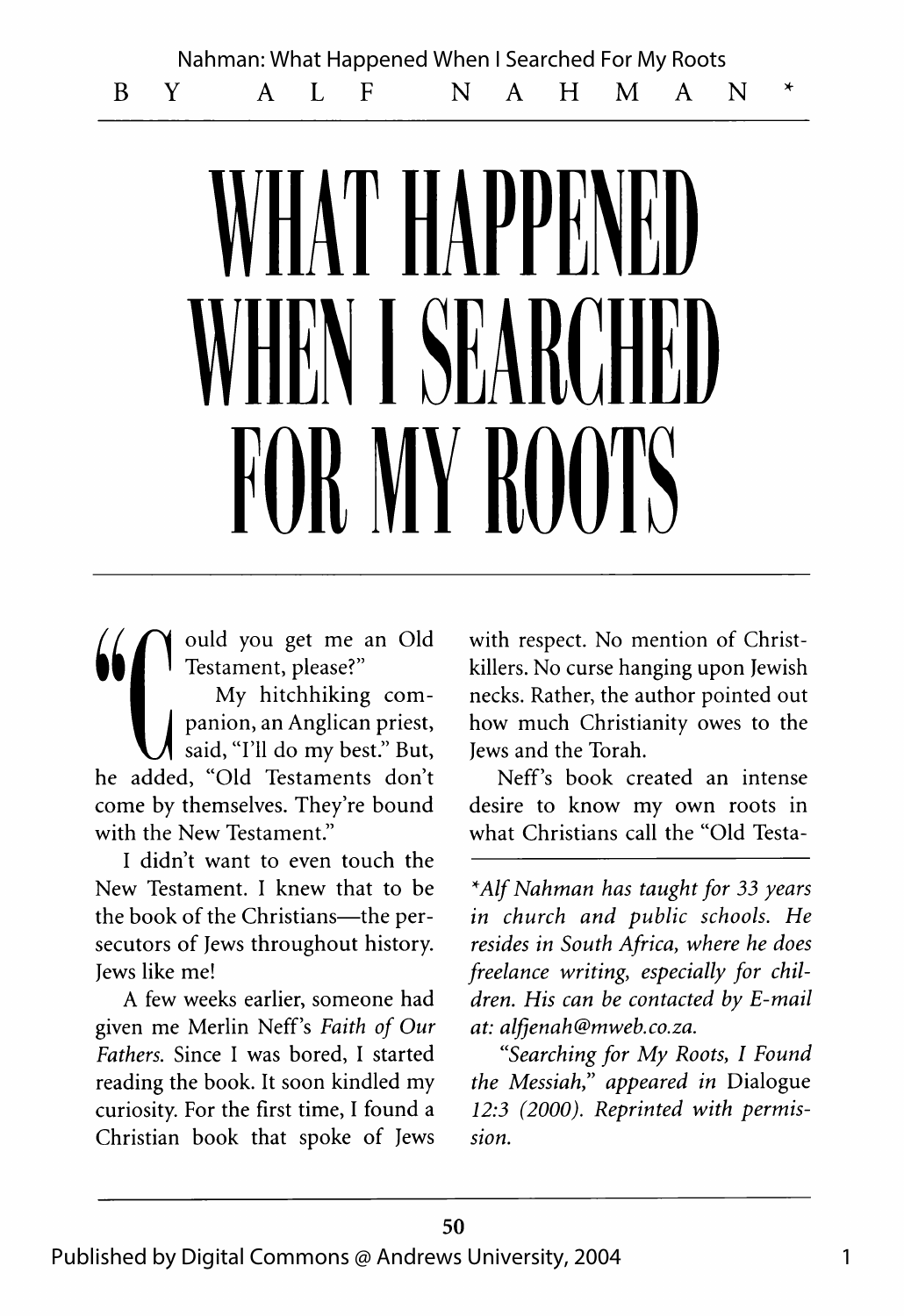ment"— to discover for myself what the faith of my ancestors was all about. I eagerly awaited the Anglican priest's fulfillment of his promise.

Having been born a Jew, I had reason to hate Christians. Often I wished I could set fire to a church or two as payback for all the abominable things Christians had done to the Jews through the centuries, beginning with A.D. 70, when the temple in Jerusalem was destroyed and Jews scattered throughout the Roman Empire. Things didn't go badly for us Jews until the Christians linked up with the state. Then came relentless harassment and persecution.

In 1492, Christians expelled all Jews from their homes who refused to convert. This after they had been robbed of their money and property. No "Christian" country would receive them. The only place that welcomed them was the Ottoman Empire, where through the years, they prospered and multiplied.

When the 20th century dawned, many Spanish (Sephardic) Jews like our family migrated to different parts of the world. My parents moved to the Island of Rhodes, just off the coast of Turkey, which at that time belonged to Italy.

I was born on Rhodes. My formal education began at a Hebrew school. I loved going to the synagogue. Our favorite day of the week was Sabbath, and we knew how to celebrate it. Life seemed happy and the future promising. Then came the distant thunder of war in Europe, and with it the horrors of Hitler's Holocaust. Even the Rhodes ghetto could not hide us from evil hands, and our family had to flee.

Overnight we became stateless. Where could we go? Who would take us in? Fortunately, we had relatives in the Belgian Congo. My father left first, bribing his way out. As soon as he was established, he sent for us. But it was no easy task to get travel documents for my mother and us five children. With Buchenwald and Bergen-Belsen looming in our future, again the answer was bribery. It's amazing how human greed can open doors as quickly as it can shut them. We joined my father in the Belgian Congo.

Elisabethville (now Lubumbashi) became our home for almost two years. We moved again to northern Rhodesia (now Zambia). There I learned English, and one year before the war was over, I completed grade nine. With further education ruled out because of limited family finances, I took an apprenticeship in the Zambian copperbelt. Lonely, I would hitchhike the 35 miles home every weekend. On one such weekend, I was accompanied by the Anglican priest.

### **Finding My Roots**

My traveling companion kept his promise— partially. Since he could not find an Old Testament, he gave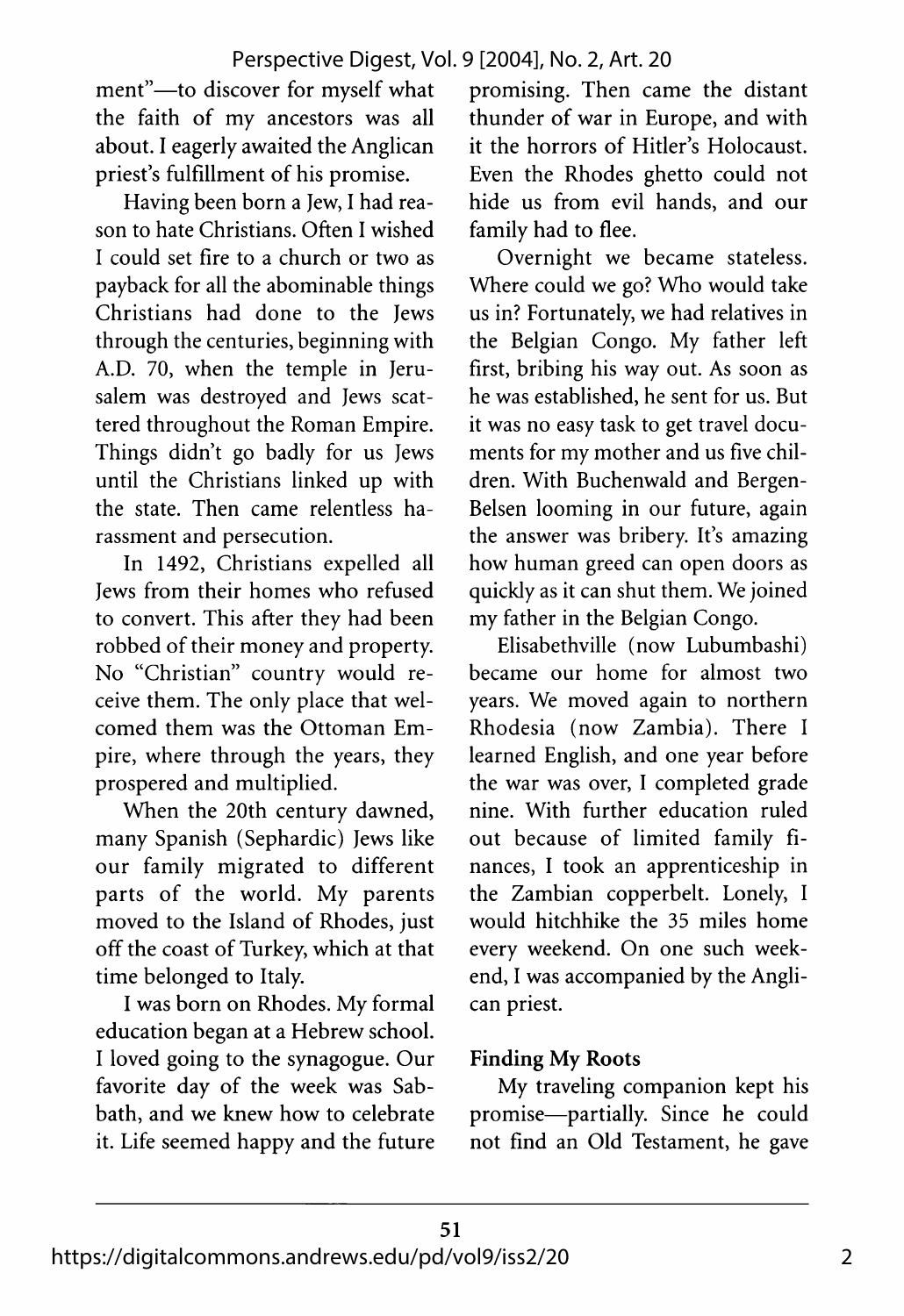me a complete Bible. "Never mind," I told myself. "I can keep to the Old Testament. I won't even peek into the New. It's full of lies."

Thus began my journey back to my roots. Genesis fascinated me. Although my family revered the Torah, we never read it at home. In Zambia, we were no longer observing the Sabbath. Sometimes we did go to the synagogue on Friday nights to open the Sabbath, and we observed the High Festivals, but it was not the same as in Rhodes, where we had fellowshipped with a close-knit Jewish community.

Now, alone in my room and away from home, I spent a lot of time exploring my new treasure. The story of Creation, the origin of the Sabbath, the meaning of the covenant-all spoke to this lonely Jew. The patriarchs and the prophets, the psalms and the proverbs, the heroes and the villains all leaped out at me. One common thread seemed to run through the entire Old Testament: the hope of the Messiah. And now that hope began to nourish my roots.

Then, one day, an ad in the local paper caught my attention: a free Bible course from something called "the Voice of Prophecy." I sent in my name, and soon the lessons captured my interest. The study on the Sabbath elicited an immediate response in my Jewish heart. After all, a Jew knew, wherever, whenever, that Saturday is the Sabbath of the Lord. But what of the bold assertion that Jesus was the Messiah? How could that be? Was it not in his name that millions of Jews had been massacred? Was not the Christian Church the prime motivator of Jewish persecutions through the centuries of what, fittingly, was called "the Christian Era"? What about the clergy who had hounded Jews as if they were wild animals throughout "Christian" Europe? Surely the Jesus of Christians could not be the Messiah of the Jews!

My spiritual struggle continued for many months through many lessons. Before the prophecies of Daniel and Isaiah, my resistance slowly crumbled, and I accepted Jesus as my Messiah.

### Living My Faith

How to break the news to my parents? Certainly not in person! I wrote them of my conviction that I had found the longed-for Messiah in the person of Jesus Christ. I told them that I had become a fulfilled Jew rather than a Gentile. But Dad wasn't buying. He showed up at my apartment with the news that my employers had agreed to give me some leave; my mother, he had said, was seriously ill and wanted to see me. I was, of course, deeply concerned. Dad and I exchanged hardly a word on the way home.

When we arrived, I found that Mother was at the movies! And when she returned, I quickly learned